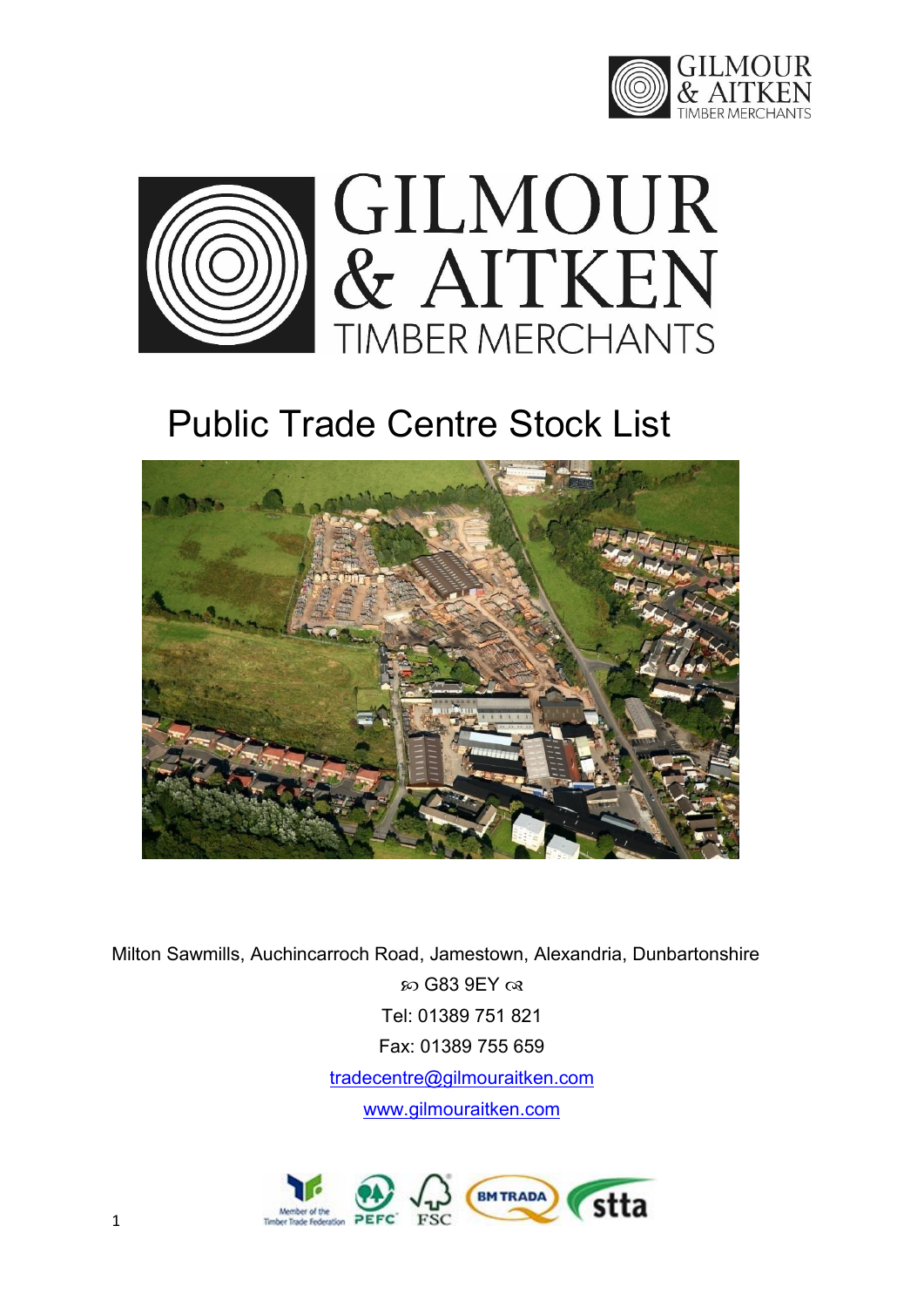

#### **\*STOCK AND SIZES SUBJECT TO CHANGE & AVAILABILITY - ALL DIMENSIONS IN MM UNLESS STATED \***

Please phone or email to check availability

# **Redwood/Pine Dressed (random lengths)**

| 7500 12 x 45                |
|-----------------------------|
| 7502 12 x 145               |
|                             |
| 7507 21 x 45                |
| 7508 21 x 70                |
| 7509 21 x 95                |
| 7510 21 x 120               |
| 7511 21 x 145               |
| 7512 21 x 195               |
|                             |
| 7514 33 x 45                |
| 7516 33 x 95                |
| 7525 33 x 120               |
| 7517 33 x 145               |
|                             |
| 7519 45 x 45                |
| 7521 45 x 95                |
| 7522 45 x 120               |
| 7523 45 x 145               |
|                             |
| 7503 12x70 DPR/R2A Facing   |
| 7505 12.95 SPR/R1A Skirting |
| 7561 12x90 V Lined          |

# **Whitewood Dressed (random lengths)**

| 7714 | 12 x 115 Weatherboarding |
|------|--------------------------|
|------|--------------------------|

- 19 x 115 Tongue and Groove Flooring
- 28 x 162 Tongue and Groove Flooring
- 7752 19 x 115 Tongue & Groove Flooring TREATED
- 7716 15 x 137 Weatherboarding TREATED

#### **CLS**

| 4.8M & 2.4M lengths  | $38 \times 63$ | 7700 |
|----------------------|----------------|------|
| 4.8M & 2.4M lengths  | 38 x 89        | 7701 |
| 4.8m lengths TREATED | 38 x 89        | 7703 |
| 4.8m lengths TREATED | $38 \times 63$ | 7704 |

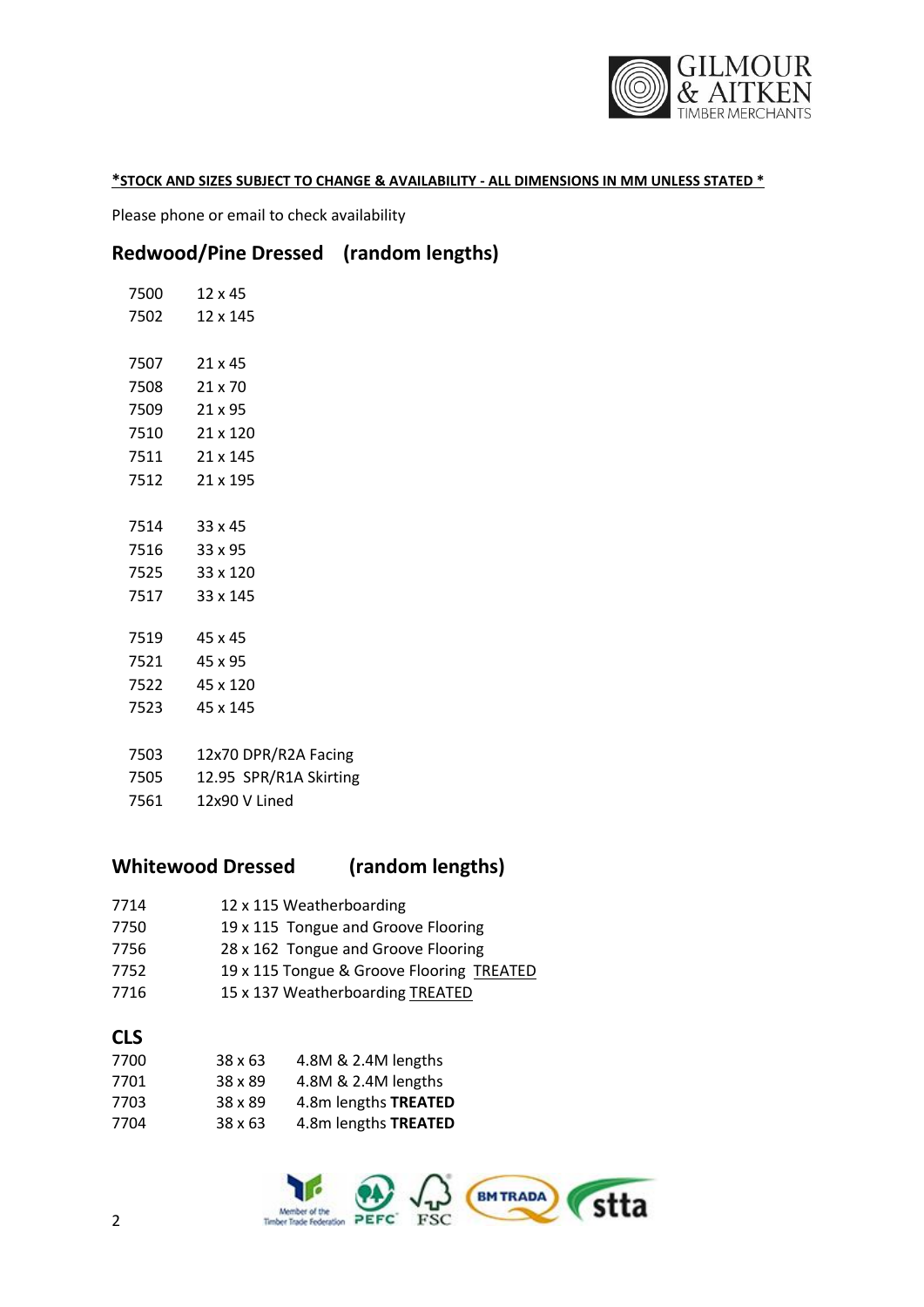

# **MDF (White Primed)**

| 7801 | 14 x 94 Ogee Skirting    | 5.4M |
|------|--------------------------|------|
| 7802 | 14 x 144 Ogee Skirting   | 5.4M |
| 7803 | 14 x 69 (DPR/R2A) Facing | 5.4M |
| 7804 | 14 x 94 SPR/R1A Skirting | 5.4M |

# **Solid Pine Boards (Redwood)**

| 4714 | 18 x 300 | 2.4M |
|------|----------|------|
| 4715 | 18 x 400 | 2.4M |
| 4716 | 18 x 500 | 2.4M |
| 4725 | 27 x 600 | 2.4M |

# **Mahogany/DRM Dressed**

| 7309 | 12 x 45                    |
|------|----------------------------|
| 0366 | 15 x 70                    |
| 7314 | 15 x 145                   |
| 7323 | 15 x 195                   |
| 7310 | $20 \times 45$             |
| 0376 | $20 \times 70$             |
| 7317 | $20 \times 95$             |
| 0378 | 20 x 120                   |
| 7304 | 20 x 145                   |
| 7313 | 20 x 195                   |
| 0391 | 33 x 70                    |
| 0392 | $33 \times 95$             |
| 0393 | 33 x 120                   |
| 0394 | 33 x 145                   |
| 7305 | 45 x 95                    |
| 0403 | 45 x 120                   |
| 7306 | 45 x 145                   |
| 7307 | 45 x 195                   |
| 7301 | 12 x 70 DPR/R2A Facing     |
| 7302 | 12 x 95 SPR/R1A Skirting   |
| 7330 | 12 x 90 V Lining           |
| 0425 | 12 x 70 Ogee & Bead Facing |
| 0426 | 12 x 95 Ogee & Bead Facing |
|      |                            |

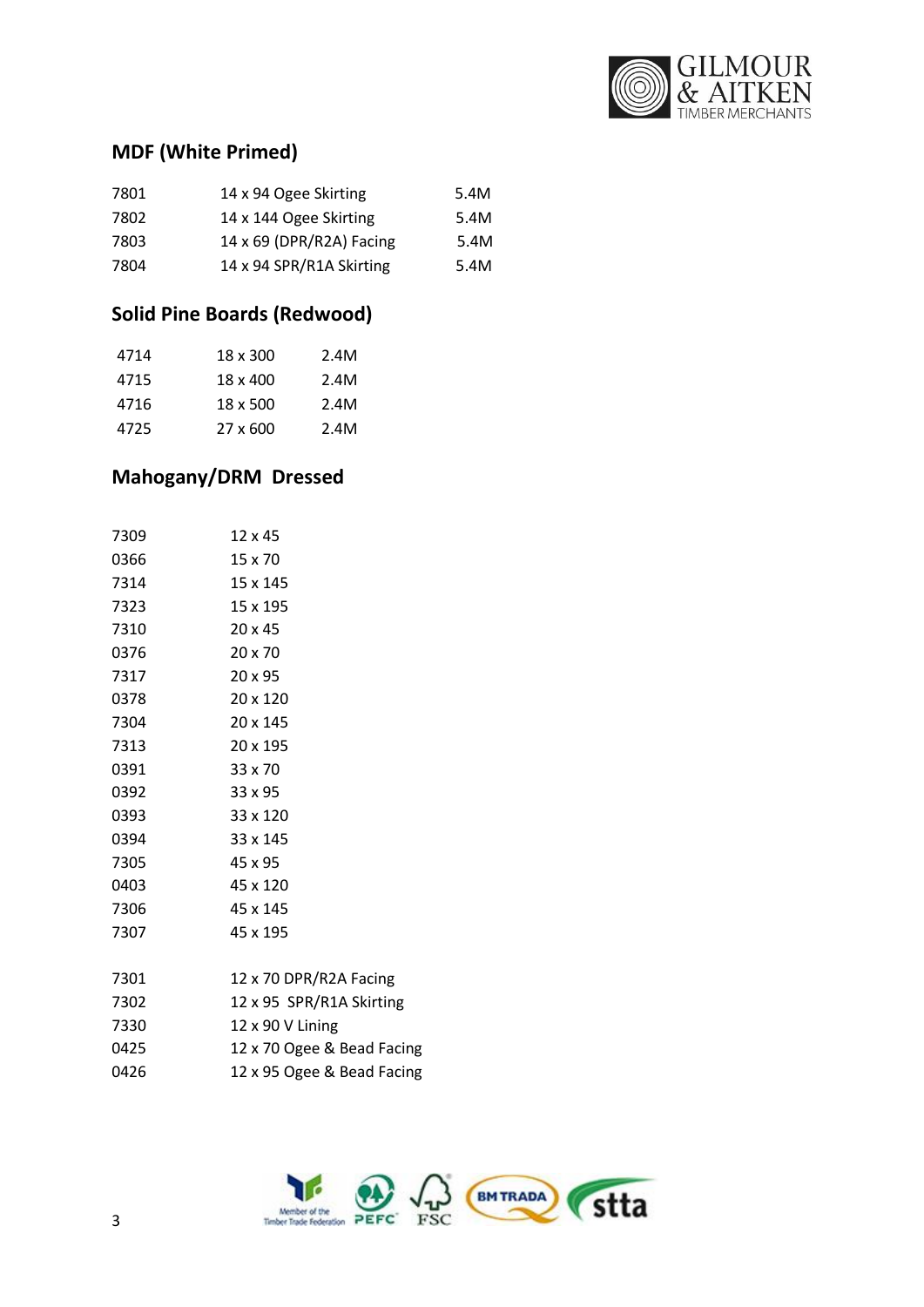

| 0431 | 15 x 95 Ogee & Bead Facing |
|------|----------------------------|
|      |                            |

| 0486 | 15 x 95 V Lining |  |
|------|------------------|--|
|      |                  |  |

15x70 Ogee & Bead Facing

- 15 x 95 Ogee Skirting
- 15x145 Ogee Skirting

| 7321 | 20 x 195 Bull nosed |
|------|---------------------|
| 7320 | 20 x 220 Bull nosed |
| 7324 | 20 x 240 Bull nosed |
| 7331 | 20 x 290 Bull nosed |

# **Oak Veneered/Wrapped**

| 0835 | $12 \times 45$             |
|------|----------------------------|
| 0839 | 15 x 145                   |
| 0855 | 12 x 70 DPR/R2A            |
| 0852 | 12 x 95 SPR/R1A            |
| 0843 | 15 x 70 Ogee & Bead Facing |
| 0848 | 15 x 95 Ogee Skirting      |
| 7326 | 15 x 145 Ogee Skirting     |
| 0844 | 15 x 95 Ogee & Bead Facing |

# **Other Laminated & Veneered Timber Products (see separate stock list)**

**Solid Laminated Oak –** Door Sections, Stair Stringers, Newel Posts, Worktop

**Hardwood white primed - Handrail** 

**Laminated Red Pine –** Bull nosed cill, Stair Stringers, Door Sections, Window Sections

**Laminated Sapele –** Door Sections

**Laminated Dark Red Meranti -** Window Section, Clear Face, Paint Grade & Finger Jointed Door Sections

**Cherry Veneer Wrapped –** SPR/R1A, DPR/R2A, Ogee & Bead Facing, Ogee Skirting, Dressed (DAR)

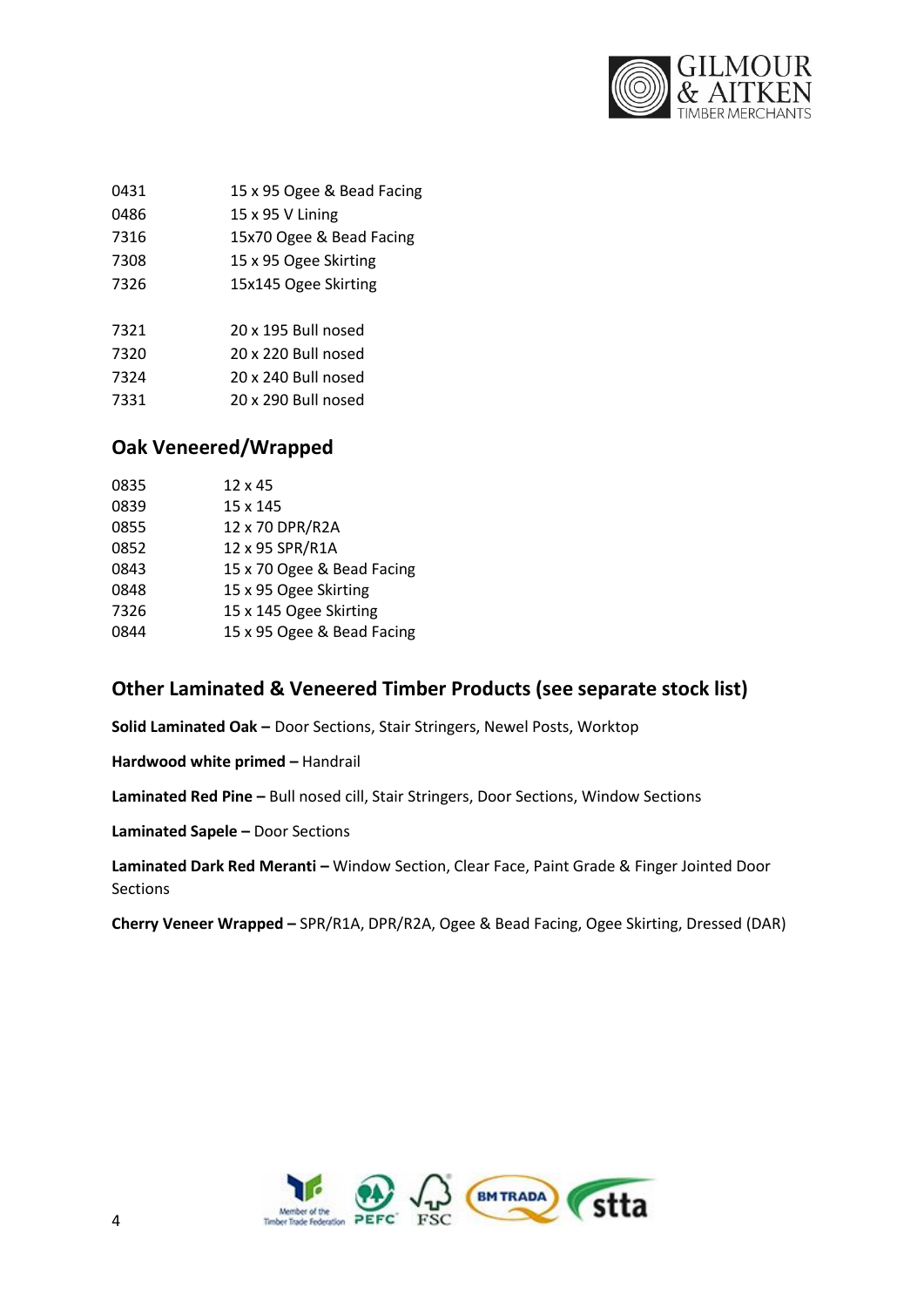

# **Whitewood Pressure Treated**

| 7771 | 19 x 38                 | 4.8M                     |      |
|------|-------------------------|--------------------------|------|
| 7772 | 19 x 150                | $1.8M + 3.6M$            |      |
| 7776 | $22 \times 50$          | 4.8M                     |      |
| 7774 | 22 x 100                | 1.8M + 3.6M              |      |
| 7775 | $25 \times 38$          | 4.8M                     |      |
| 7784 | $38 \times 50$          | 4.8M                     |      |
| 7777 | 47 x 50                 | 4.8M                     |      |
| 7778 | 47 x 75                 | 4.8M                     |      |
| 7790 | 45 x 95 regularised C16 |                          | 4.8M |
| 7791 |                         | 45 x 120 regularised C16 | 4.8M |
| 7792 |                         | 45 x 145 regularised C16 | 4.8M |
| 7793 |                         | 45 x 195 regularised C16 | 4.8M |
| 7786 | 38 x 75 Rail            |                          | 3.6M |

# **Softwood/Redwood Decking (all pressure treated)**

| Decking (grooved)<br>28 x 145<br>7600           | 4.8M          |
|-------------------------------------------------|---------------|
| <b>Plain Spindles</b><br>7606<br>$41 \times 41$ | 0.9M          |
| Décor Spindles<br>7608<br>41 x 41               | 0.9M          |
| Base / Hand Rail<br>7602<br>33 x 78             | $3.6M - 4.2M$ |
| 7604<br>$12 \times 42$<br><b>Spacers</b>        | $3.6M - 4.2M$ |
| <b>Newel Posts</b><br>7610<br>82 X 82           | 1.3M          |

# **Softwood Sleepers (all pressure treated)**

|      | 7620 100 x 200 | Green (square edged) 2.4M |      |
|------|----------------|---------------------------|------|
| 7622 | 120 x 245      | Green (square edged) 2.4M |      |
| 7624 | 100 x 150      | Rustic                    | 2.4M |

# **Hardwood Decking**

| 7612 | $25 \times 90$ |              | <b>Opepe</b> (grooved)                   | (random lengths)                         |                  |
|------|----------------|--------------|------------------------------------------|------------------------------------------|------------------|
| 2114 | 21 x 145       | <b>Balau</b> | (grooved)                                | (random lengths)                         |                  |
| 2100 | 28 x 145       | <b>Balau</b> | (grooved)                                | (random lengths)                         |                  |
| 2114 | 21 x 145       | Kapur        | (grooved)                                | (random lengths)                         |                  |
| 2100 | 28 x 145       | Kapur        | (grooved)                                | (random lengths)                         |                  |
| 2114 | 21 x 145       |              | Acasia (grooved, laminated & reversible) |                                          | (random lengths) |
| 2100 | 28 x 145       |              |                                          | Acasia (grooved, laminated & reversible) | (random lengths) |

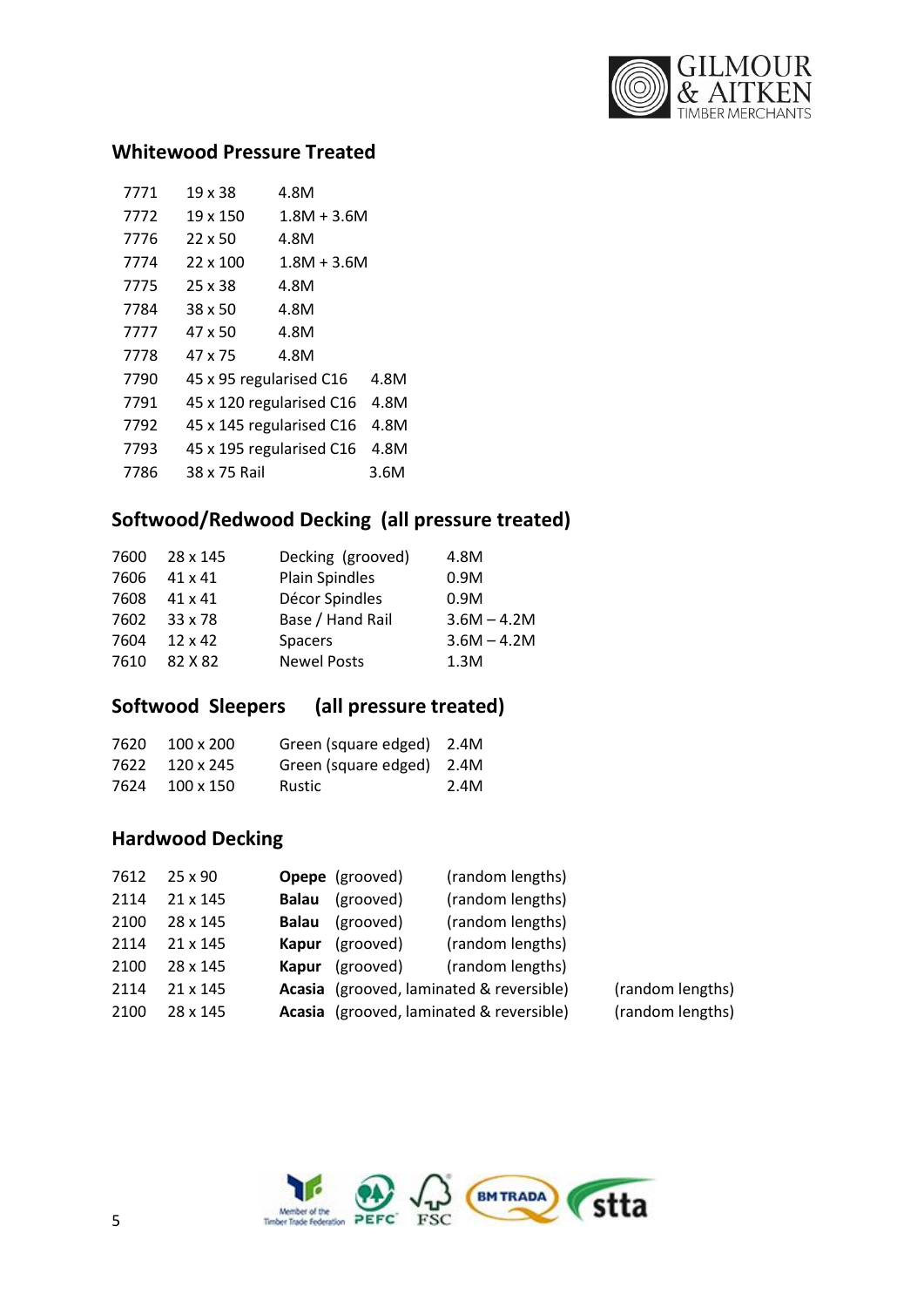

# **Western Red Cedar**

18 x 90 V Lined (tongue and groove) random lengths

**Siberian Larch** Square edged rough sawn boards/cladding (random lengths 2.7M-5.4M)

 25 x 100 25 x 150 25 x 175 25 x 200 25 x 225

# **Fencing Products**

#### **WANEY LAP FENCE PANELS**

| 5223 | 1830 x 1830 (6'x6') |
|------|---------------------|
| 5222 | 1830 x 1525 (6'x5') |
| 5221 | 1830 x 1220 (6'x4') |
| 5220 | 1830 x 915 (6'x3')  |

#### **TRELLIS**

| 5271 | 1830 x 1830 (6'x6') Standard Trellis |
|------|--------------------------------------|
| 5272 | 1830 x 1525 (6'x5') Standard Trellis |
| 5273 | 1830 x 1220 (6'x4') Standard Trellis |
| 5274 | 1830 x 915 (6'x3') Standard Trellis  |
| 5275 | 1830 x 610 (6'x2') Standard Trellis  |
| 5276 | 1830 x 305 (6'x1') Standard Trellis  |

#### **ROYAL FENCE**

| 5231 | 3660 x 915 (12'x3') Royal Palisade (rounded top picket) |
|------|---------------------------------------------------------|
| 5232 | 1830 x 1830 (6'x6') Royal Palisade (rounded top picket) |

1830 x 1220 (6 x4') Royal Palisade (rounded top picket)

#### **RAIL**

38 X 75 3.6M

#### **POSTS**

| 5241 | 75 x 75 1.5M Fence Posts Treated Pointed         |
|------|--------------------------------------------------|
| 5242 | 75 x 75 1.8M Fencing Posts Treated Pointed       |
| 5243 | 75 x 75 2.1M Fencing Posts Treated Pointed       |
| 5244 | 75 x 75 2.4M Fencing Posts Treated Pointed       |
| 5248 | 100 x 100 2.4M Fencing Posts Treated Squared end |

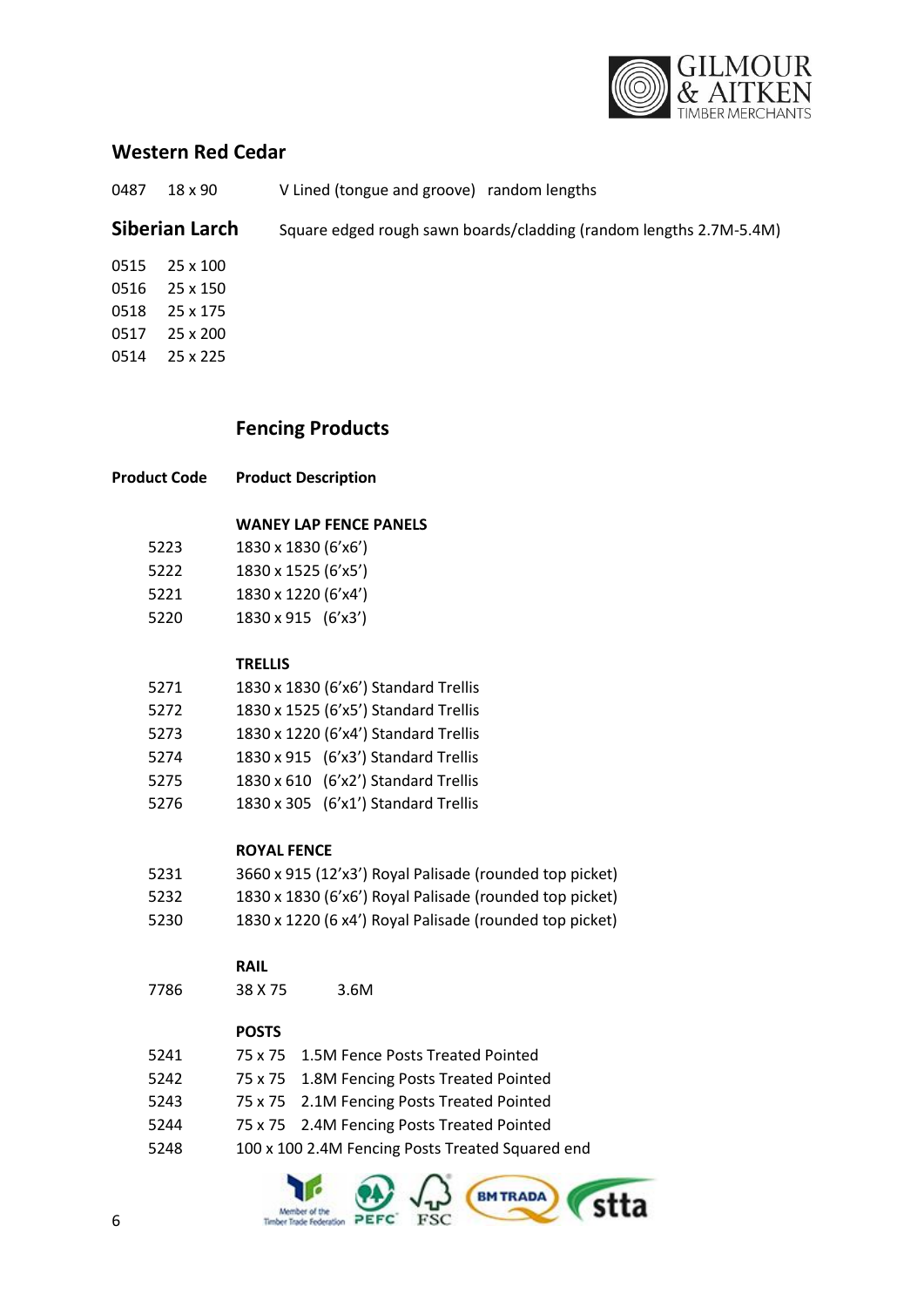

| 5234 | <b>METCLIPS</b> 52 mm                |
|------|--------------------------------------|
| 5249 | METPOST 610 mm spoke for 75x75 posts |
|      |                                      |
| 5245 | <b>POST CAPS</b> 100 x 100           |
| 5247 | <b>POST CAPS</b> 125 x 125           |
|      |                                      |
|      | <b>POST FIX</b>                      |
| 5239 | Postcrete 20 KG Bag                  |

# **SHEET MATERIALS**

## **Marine Plywood (all 8'x4')**

- 6 mm 2440x1220
- 9 mm 2440 x 1220
- 12 mm 2440 x 1220
- 18 mm 2440 x 1220

# **Exterior Plywood Mahogany Faced (all 8'x4')**

 4 mm 2440 x 1220 6 mm 2440 x 1220 9 mm 2440 x 1220 12 mm 2440 x 1220 15 mm 2440 x 1220 18 mm 2440 x 1220 25 mm 2440 x 1220

# **Veneered One Side MDF/Plywood (available to order)**

Ash, Beech, Cherry, Maple, Oak, Pine & Sapele

2440 x 1220 Available in various thicknesses & prices on request.

## **Shuttering Plywood (all 8'x4')**

- 9.5 mm 2440 x 1220 Sheathing
- 12.5 mm 2440 x 1220 Sheathing
- 18 mm 2440 x 1220 Sheathing

# **OSB/Sterling board (Norboard) (all 8'x4')**

 9.5 mm 2400 x 1200 12.5 mm 2400 x 1200 18 mm 2400 x 1200

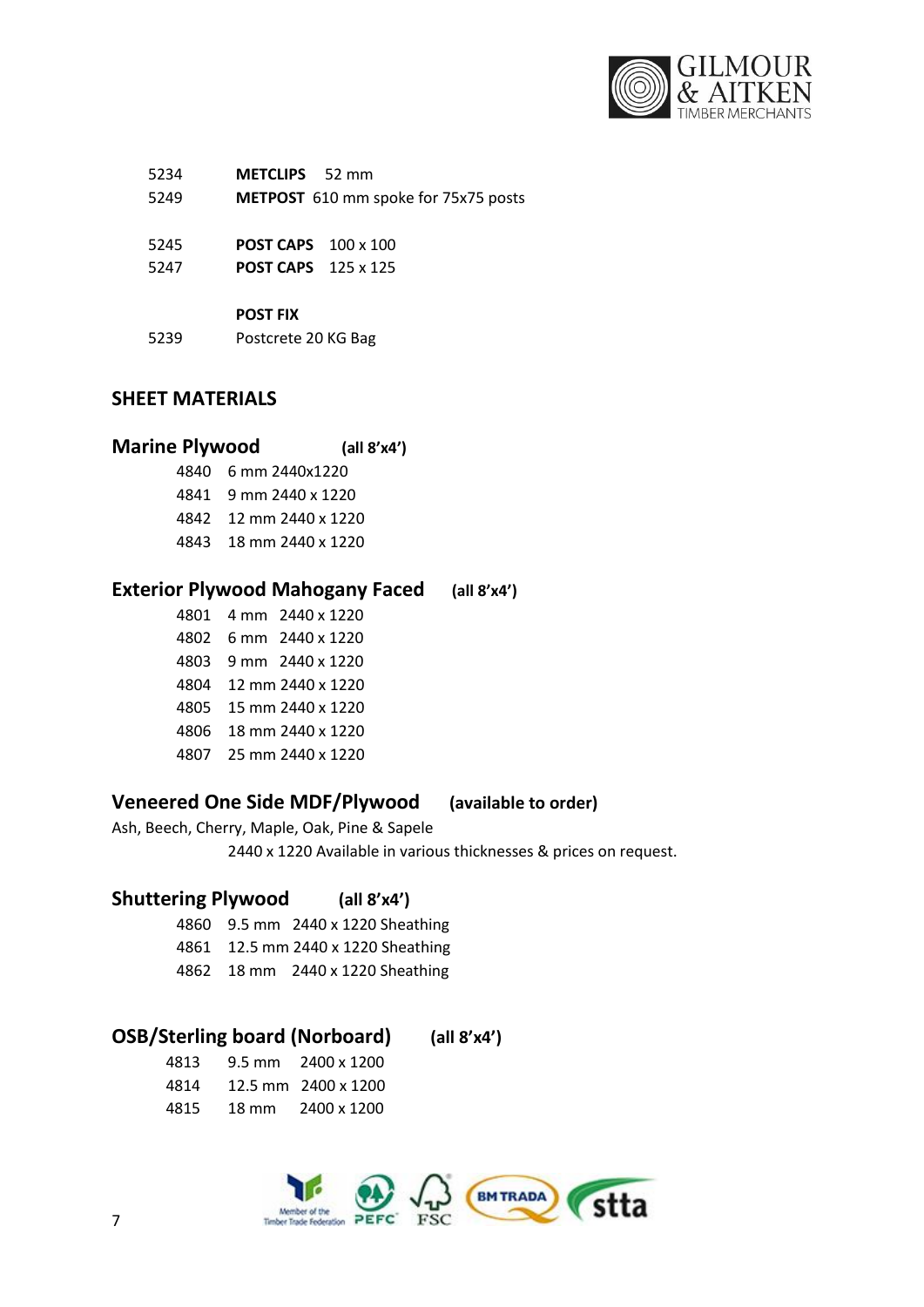

## **Chipboard (flooring 8'x2')**

 18 mm 2400 x 600 T&G FLG Moisture Resistant 22 mm 2400 x 600 T&G FLG Moisture Resistant

# **MDF (Medium Density Fibreboard)**

 12 mm 2440 x 1220 18 mm 2440 x 1220

## **Plasterboard**

| 4600 9.5 mm 1800 x 900 Square Edge                   |
|------------------------------------------------------|
| 4601 9.5 mm 2400 x 1200 Square Edge or Tapered Edge  |
| 4608 12.5 mm 1800 x 900 Square Edge                  |
| 4603 12.5 mm 2400 x 1200 Square Edge or Tapered Edge |
|                                                      |

#### **Cove**

 90 mm Cove 3M lengths 127 mm Cove 3M lengths

#### **Hardboard**

 3.2 mm 2440 x 1220 Standard 3.2 mm 2440 x 1220 White

# **Decorative Chipboard "Contiplas"**

| 4330 | 2440 x 152 |
|------|------------|
| 4331 | 2440 x 229 |
| 4332 | 2440 x 305 |
| 4333 | 2440 x 381 |
| 4334 | 2440 x 452 |
| 4335 | 2440 x 533 |
| 4336 | 2440 x 610 |
| 4339 | 2440 x 914 |
|      |            |

### **Insulation Board -** various thicknesses available to order (Kingspan/Ballytherm/Cellotex)

# **Roofing Felts**

## **High Performance Bitumen "Torch On" Membranes**

- 32kg 16x1M Glass Fibre Underlay Roll
- 34kg 8x1M Polyester Plain Roll
- 38kg 8x1M Polyester Mineral Green

#### **Roofing Felts Traditional "Tack On" Range**

22kg 15x1M Type 1F Sand Finish

34kg 10x1M Green Mineral Surfaced

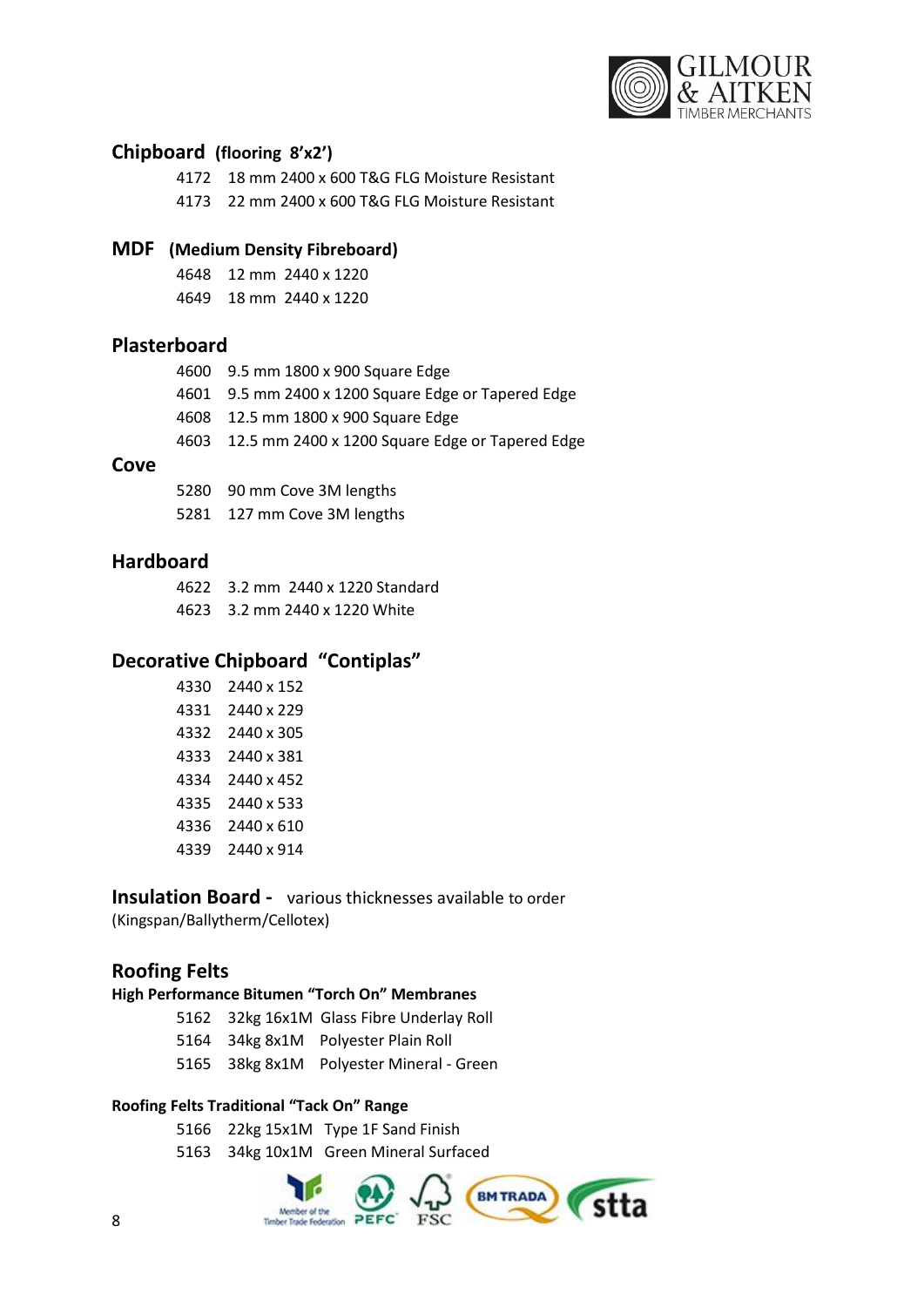

# **DECORATIVE MOULDINGS -** Supplied in 2.4M lengths unless otherwise shown

| Code |      | <b>Size</b> | <b>Function</b> | <b>Wood Type</b> |              |
|------|------|-------------|-----------------|------------------|--------------|
|      | 6575 | 14x5mm      | Decorative      | Light Hardwood   | <b>FB006</b> |
|      | 6576 | 21x5mm      | Decorative      | Light Hardwood   | FB007        |
|      | 6582 | 21x8mm      | Decorative      | Light Hardwood   | FB013        |
|      | 6587 | 22x8mm      | Decorative      | Light Hardwood   | FB018        |
|      | 6588 | 32x12mm     | Decorative      | Light Hardwood   | FB019        |
|      | 6589 | 35x15mm     | Decorative      | Light Hardwood   | FB020        |
|      | 6651 | 20x8mm      | Hockey          | Sapele           | FB034        |
|      | 6652 | 26x9mm      | Hockey          | Light Hardwood   | FB035        |
|      | 6653 | 26x8mm      | Hockey          | Sapele           | FB036        |
|      | 6642 | 18x4mm      | Double D Shape  | Sapele           | FB039        |
|      | 6643 | 18x4mm      | Double D Shape  | Light Hardwood   | FB040        |
|      | 6644 | 21x4mm      | Double D Shape  | Sapele           | FB041        |
|      | 6649 | 29x4mm      | Double D Shape  | Light Hardwood   | FB046        |
|      | 6841 | 32x5mm      | Flat D Shape    | Light Hardwood   | FB048        |
|      | 6720 | 27x27mm     | Angle           | Pine             | FB066        |
|      | 6503 | 13x13mm     | Angle           | Light Hardwood   | FB071        |
|      | 6505 | 20x20mm     | Angle           | Sapele           | FB073        |
|      | 6509 | 20x20mm     | Angle           | Light Hardwood   | FB077        |
|      | 6515 | 27x27mm     | Angle           | Sapele           | FB083        |
|      | 6516 | 27x27mm     | Angle           | Light Hardwood   | FB084        |
|      | 6517 | 34x34mm     | Angle           | Pine             | FB085        |
|      | 6518 | 34x34mm     | Angle           | Sapele           | <b>FB086</b> |
|      | 6662 | 9x9mm       | Glass Bead      | Sapele           | FB093        |
|      | 6664 | 11x8mm      | Glass Bead      | Light Hardwood   | FB095        |
|      | 6665 | 11x8mm      | Glass Bead      | Sapele           | FB096        |
|      | 6667 | 11x8mm      | Glass Bead      | Sapele           | FB098        |
|      | 6671 | 19x9mm      | Glass Bead      | Sapele           | FB102        |
|      | 6674 | 22x14mm     | Glass Bead      | Sapele           | FB105        |
|      | 6675 | 27x12mm     | Glass Bead      | Sapele           | FB106        |
|      | 6786 | 10x10mm     | Quadrant        | Sapele           | FB116        |
|      | 6789 | 12x12mm     | Quadrant        | Sapele           | FB119        |
|      | 6794 | 16x16mm     | Quadrant        | Light Hardwood   | FB124        |
|      | 6795 | 16x16mm     | Quadrant        | Sapele           | FB125        |
|      | 6815 | 12x12mm     | Scotia          | Sapele           | FB134        |
|      | 6816 | 15x15mm     | Scotia          | Light Hardwood   | FB135        |
|      | 6818 | 15x15mm     | Scotia          | Sapele           | FB137        |
|      | 6819 | 27x15mm     | Scotia          | Pine             | FB138        |
|      | 6825 | 21x21mm     | Scotia          | Light Hardwood   | FB145        |
|      | 6826 | 21x21mm     | Scotia          | Sapele           | FB146        |
|      | 6621 | 9mm         | Dowel           | Light Hardwood   | FB152        |
|      | 6622 | 12mm        | Dowel           | Light Hardwood   | FB153        |

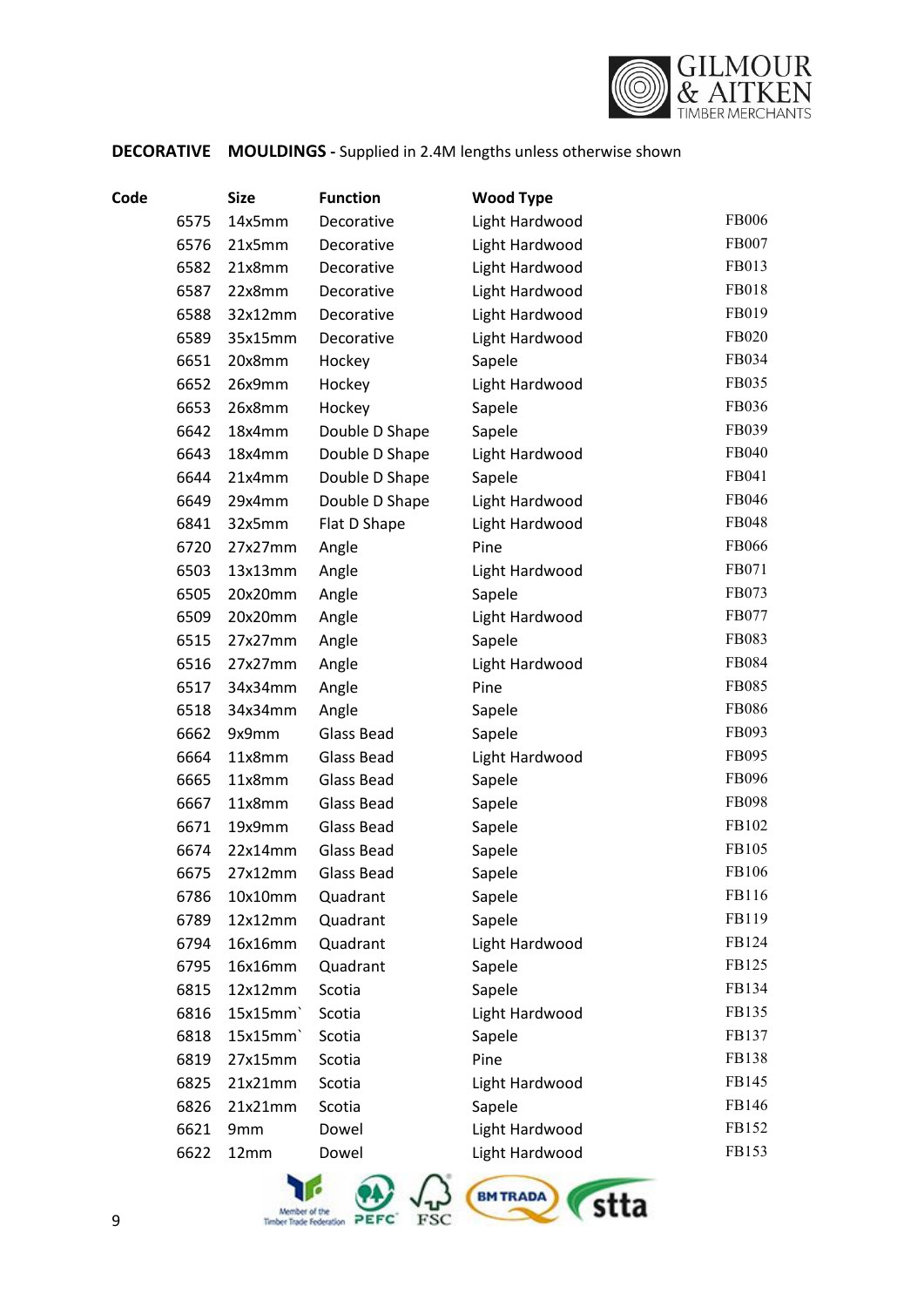

| 6623 | 15mm    | Dowel             | Light Hardwood | FB154 |
|------|---------|-------------------|----------------|-------|
| 6624 | 18mm    | Dowel             | Light Hardwood | FB155 |
| 6625 | 22mm    | Dowel             | Light Hardwood | FB156 |
| 6626 | 28mm    | Dowel             | Light Hardwood | FB157 |
| 6872 | 18x4mm  | Stripwood         | Sapele         | FB171 |
| 6875 | 28x4mm  | Stripwood         | Sapele         | FB174 |
| 6879 | 46x4mm  | Stripwood         | Sapele         | FB178 |
| 6881 | 8x8mm   | Stripwood         | Pine           | FB180 |
| 6883 | 8x8mm   | Stripwood         | Sapele         | FB182 |
| 6884 | 18x7mm  | Stripwood         | Pine           | FB183 |
| 6885 | 20x10mm | Stripwood         | Light Hardwood | FB184 |
| 6886 | 18x7mm  | Stripwood         | Sapele         | FB185 |
| 6890 | 12x12mm | Stripwood         | Pine           | FB189 |
| 6703 | 22x9    | <b>Half Round</b> | Light Hardwood | FB199 |
| 6606 | 69x18mm | Decorative        | Pine           | FB220 |
| 6610 | 42x15mm | Decorative        | Pine           | FB224 |
| 6563 | 16x16mm | Coving            | Pine           | FB364 |
| 6702 | 20x20mm | Coving            | Pine           | FB238 |
| 6898 | 36x8mm  | Stripwood         | Pine           | FB323 |
| 6660 | 9x9mm   | Glass Bead        | Pine           | FB359 |
| 6663 | 11x8mm  | Glass Bead        | Pine           | FB360 |
| 6790 | 12x12mm | Quadrant          | Pine           | FB363 |
| 6793 | 16x16mm | Quadrant          | Pine           | FB364 |
| 6827 | 21x21mm | Scotia            | Pine           | FB365 |
| 6870 | 18x4mm  | Stripwood         | Pine           | FB366 |
| 6873 | 28x4mm  | Stripwood         | Pine           | FB367 |
| 6876 | 36x4mm  | Stripwood         | Pine           | FB368 |
| 6603 | 21x8mm  | Decorative        | Pine           | FB369 |
| 6593 | 21x4mm  | Double D Shape    | Pine           | FB370 |
| 6679 | 15x9mm  | <b>Glass Bead</b> | Pine           | FB371 |
| 6787 | 10x10mm | Quadrant          | Pine           | FB372 |
| 6832 | 12x12mm | Scotia            | Pine           | FB373 |
| 6613 | 21x8mm  | Decorative        | Pine           | FB382 |
| 6605 | 29x16mm | Decorative        | Pine           | FB383 |
| 6612 | 33x15mm | Decorative        | Pine           | FB384 |
| 6796 | 36x8mm  | Door Stop         | Pine           | FB385 |
| 6750 | 20x20mm | Glass Bead        | Pine           | FB386 |
| 6627 | 35mm    | Dowel             | Pine           | FB387 |
| 6616 | 31x12mm | Decorative        | Pine           | FB401 |
| 6608 | 45x15mm | Decorative        | Pine           | FB402 |
| 6820 | 29x21mm | Scotia            | Pine           | FB403 |
| 6899 | 20x20mm | Stripwood         | Pine           | FB404 |
| 6614 | 32x12mm | Decorative        | Pine           | FB405 |
| 6831 | 15x15mm | Scotia            | Pine           | FB435 |

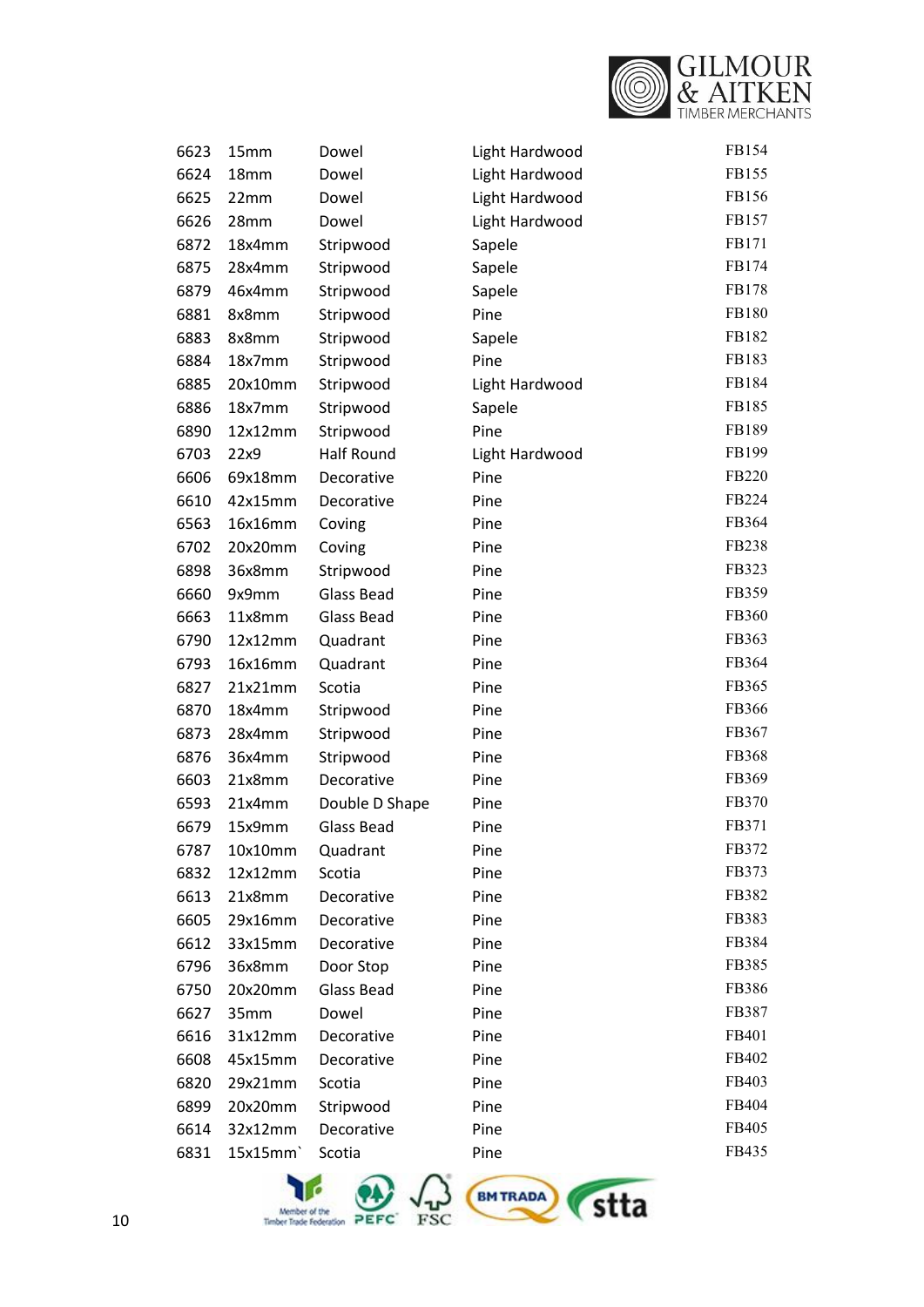

|      | 6902 25x12mm Stripwood |       | Pine           | FB436        |
|------|------------------------|-------|----------------|--------------|
|      | 6514 27x27mm Angle     |       | Pine           | FB437        |
|      | 6504 20x20mm Angle     |       | Pine           | FB438        |
| 6620 | 6mm                    | Dowel | Light Hardwood | <b>FB808</b> |

Stairparts available to order - Details and prices on request.

## **Doors**

Interior Flush Plywood 35mm 1981 x 610 (6'6" x 2'0") 35mm 1981 x 686 (6'6" x 2'x2.3") 35mm 1981 x 762 (6'6" x 2'9") 35mm 1981 x 838 (6'6"x2'9")

Interior Standard Classique White Primed Woodgrain 35mm 1981 x 762 (6'6" x 2'6") 2 Panel

Interior Standard Canterbury White Primed Woodgrain 35mm 1981 x 762 (6'6" x 2'6") 4 Panel

Interior Standard Colonist White Primed Woodgrain 35mm 1981 x 762 (6'6" x 2'6") 6 Panel

**Solid Core Door Blanks (FD30 rated Fire, U Value 1.5, to be cut and lipped)** 44mm 1981 x 762 (6'6" x 2'6") 44mm 2135 x 915 (7'0" x 3'0")



VELUX windows Merchant – Details and prices on request

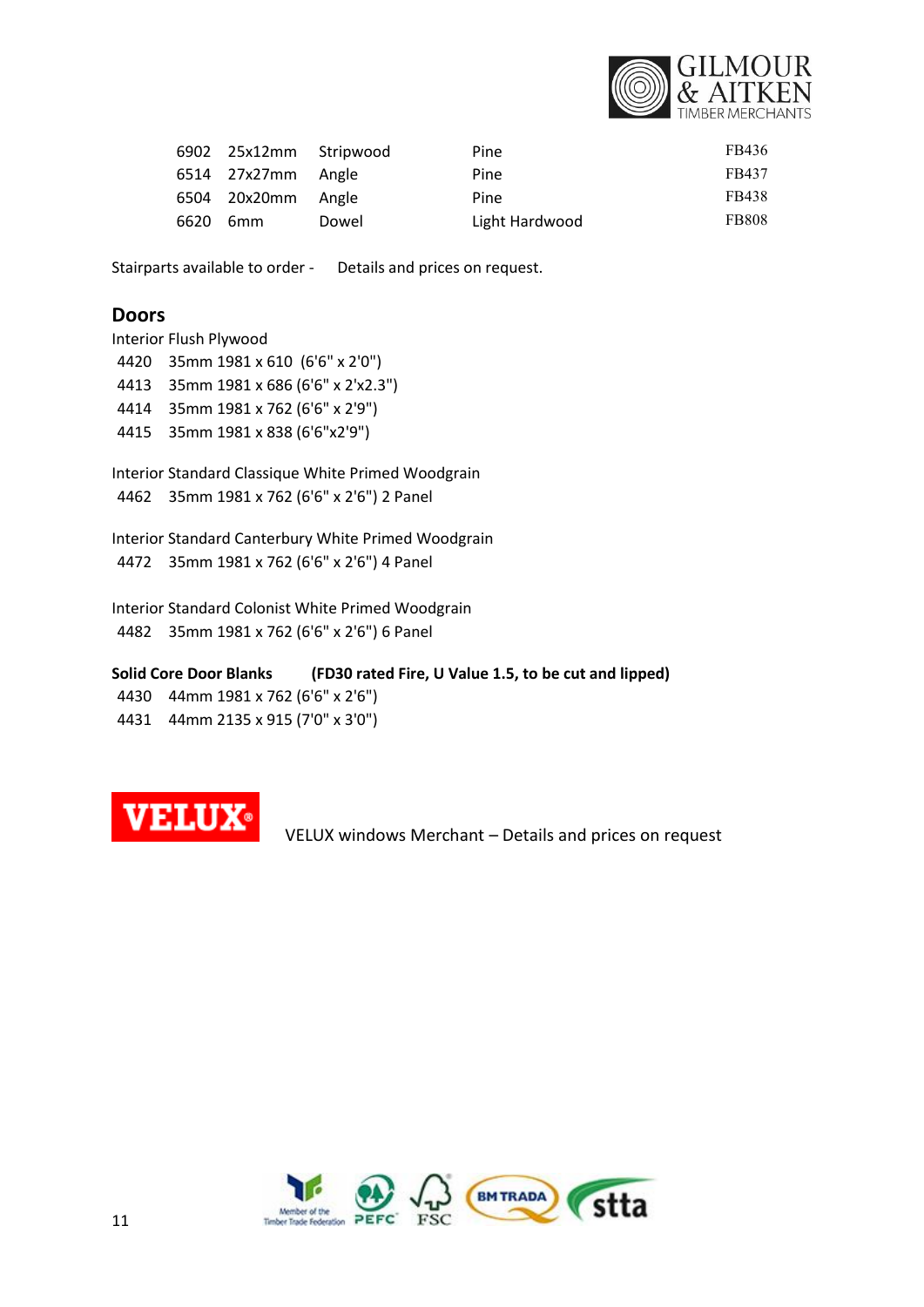

# **IRONMONGERY**

#### **Woodscrews**

Twin thread BZP Countersunk Pozi

 4 x 25mm (1" x No.8 ) 200 4 x 30mm (11/4" No.8) 200 4 x 40mm (11/2" No.8) 200 4 x 50mm (2" x No.8) 200 4 x 75mm (3" x No.10) 100

#### **Dry Wall Screws**

3.5 x 38mm Twin thread BZP 1000

#### **Decking Screws**

 4.5 x 55mm 200 4.5 x 60mm 200 4.5 x 75mm 200 100mm Timber Fixing Screw 50

# **Bolts**

| 5090 Padlock Bolt           | 150mm             |
|-----------------------------|-------------------|
| 5091 Galvanised Tower 100mm |                   |
| 5092 Galvanised Tower 150mm |                   |
| 5093 Galvanised Tower 200mm |                   |
| 5094 Black Tower            | 100 <sub>mm</sub> |

#### **Gate Latch**

| 5096 Auto Black      |
|----------------------|
| 5097 Auto Galvanised |

#### **Hinges**

- 350mm Black Tee Hinge
- 375mm Galvanised Tee Hinges
- 76mm Steel Butt
- 102mm Steel Butt
- 127mm Steel Butt
- 152mm Steel Butt
- 100mm Brass Plated Butt
- 60mm Brass Plated Flush
- 75mm Brass Plated Flush
- 102mm Brass Plated Flush

#### **Magnetic Catches**

- Medium
- Large

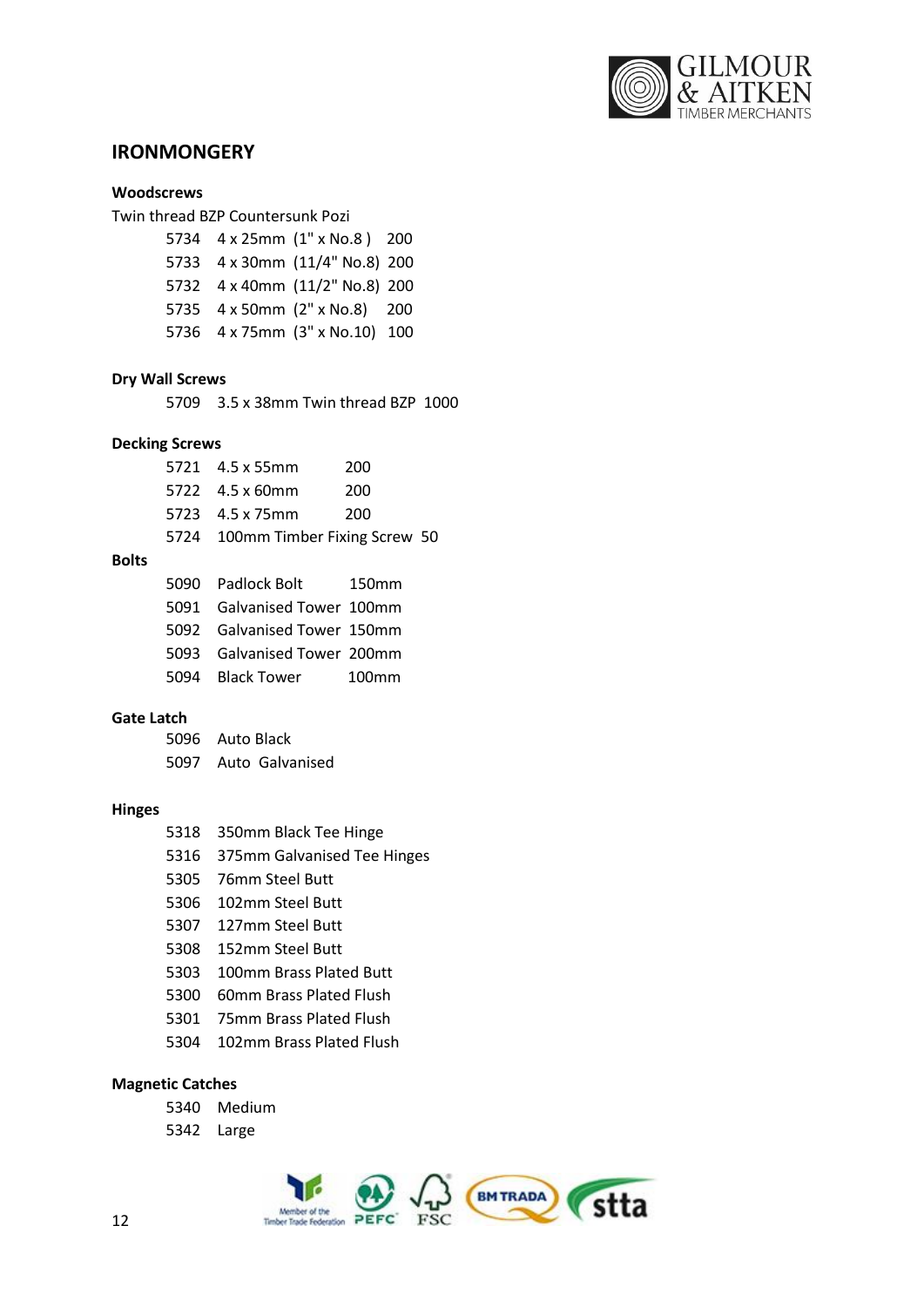

# **Nails**

| 5460 | Round Wire Nails 50mm   |                  | 0.5kg | 2.5kg |
|------|-------------------------|------------------|-------|-------|
| 5463 | Round Wire Nails 65mm   |                  | 0.5kg | 2.5kg |
| 5466 | Round Wire Nails 75mm   |                  | 0.5kg | 2.5kg |
| 5469 | Round Wire Nails 100mm  |                  | 0.5kg | 2.5kg |
| 5400 | Oval Brad Nails         | 40 <sub>mm</sub> | 0.5kg | 2.5kg |
| 5404 | Oval Brad Nails         | 50mm             | 0.5kg | 2.5kg |
| 5412 | <b>Galvanised Clout</b> | 40 <sub>mm</sub> | 0.5kg | 2.5kg |
| 5416 | Galvanised Clout 50mm   |                  | 0.5kg | 2.5kg |
| 5422 | Galvanised Clout 13mm   |                  | 0.5kg | 2.5kg |
| 5423 | Galvanised Clout 20mm   |                  | 0.5kg | 2.5kg |
| 5480 | Ring Shank Nails        | 25 <sub>mm</sub> | 0.5kg | 2.5kg |
| 5484 | Ring Shank Nails        | 40mm             | 0.5kg | 2.5kg |

#### **Panel Pins**

| 5450 | 20mm 500g box |
|------|---------------|
| 5452 | 20mm 50g box  |
| 5451 | 25mm 500g box |
| 5453 | 25mm 50g box  |
| 5459 | 40mm 500g box |
| 5454 | 40mm 50g box  |

#### **Hardboard Pins**

| 5455 | 20mm 40g box |
|------|--------------|
| 5456 | 25mm 40g box |

# **Moulding Pins**

 20mm 30g box 25mm 30g box

#### **Locks and Latch Sets**

| 5331 | Lock Handles Silver  |
|------|----------------------|
| 5330 | Latch Handles Silver |

#### **Latches**

| 5334  | 76mm Latch                  |
|-------|-----------------------------|
| 5333. | 64mm Latch                  |
| 5799  | <b>Cylinder Night Latch</b> |

# **Locks**

| 5337 | 76mm 5 Lever Mortice |
|------|----------------------|
| 5338 | 64mm 5 Lever Mortice |